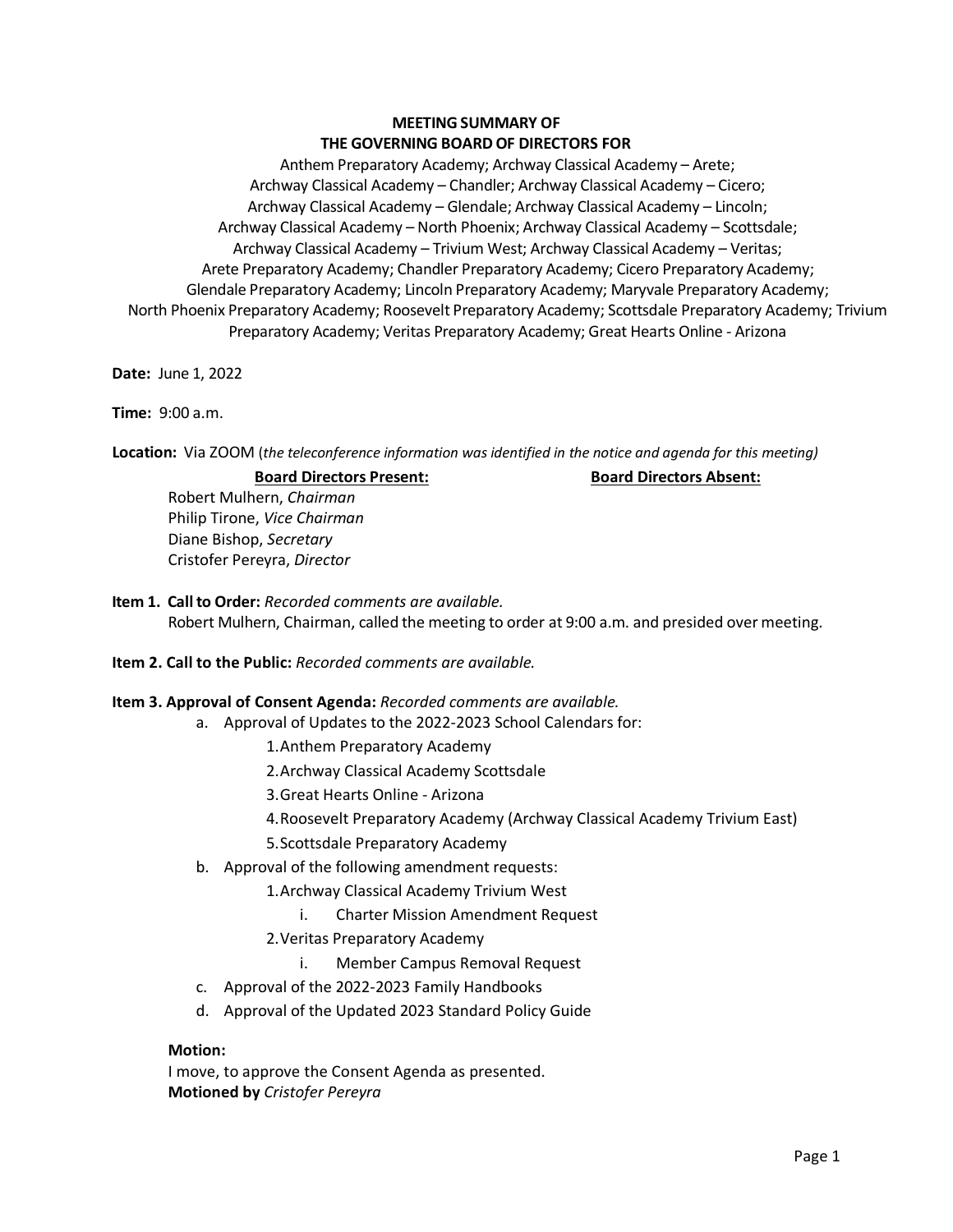**Seconded by** *Diane Bishop* 

#### **Motion passed unanimously: 4-0**

Aye: Mulhern, Tirone, Bishop, Pereyra

 **to Mac Esau on the Disciplinary Hearing Committee:** *Recorded comments are available.* **Item 4. Discussion and Consideration to Update the Executive Director of Upper Schools from Brandon Crowe** 

## **Motion:**

 I move, to approve to Update the Executive Director of Upper Schools from Brandon Crowe to Mac Esau on the Disciplinary Hearing Committee.

**Motioned by** *Diane Bishop* 

**Seconded by** *Cristofer Pereyra* 

## **Motion passed unanimously: 4-0**

Aye: Mulhern, Tirone, Bishop, Pereyra

#### **Item 5. Academy Operations Report:** *Recorded comments are available.*

- a. Academy Enrollment Update
- b. School Spotlight: Archway Glendale and Glendale Prep
- c. Vaping Prevention
- d. Athletics Review Plan

## **Item 6. Financials Report:** *Recorded comments are available.*

- a. Review YTD 3<sup>rd</sup> Quarter Financial Results
- b. Discussion and Approval to accept Maryvale Preparatory Academy's audit and compliance questionnaires by roll call vote in compliance with H.B. 2018, 55th Legislature, First Regular Session (2021).

## **Motion:**

 I move, to approve to Update the Executive Director of Upper Schools from Brandon Crowe to Mac Esau on the Disciplinary Hearing Committee.

**Motioned by** *Diane Bishop* 

**Seconded by** *Cristofer Pereyra* 

#### **Motion passed unanimously: 4-0**

Aye: Mulhern, Tirone, Bishop, Pereyra

- c. Approval of the 2022-2023 Proposed Annual Budgets for:
	- 1. Anthem Preparatory Academy 12. Chandler Preparatory Academy
	- 2. Archway Classical Academy Arete 13. Cicero Preparatory Academy
	- 3. Archway Classical Academy Chandler 14. Glendale Preparatory Academy
	- 4. Archway Classical Academy Cicero 15. Lincoln Preparatory Academy
	- 5. Archway Classical Academy Glendale 16. Maryvale Preparatory Academy
	- 6. Archway Classical Academy Lincoln 17. North Phoenix Preparatory Academy
	- 7. Archway Classical Academy North Phoenix 18. Roosevelt Preparatory Academy
	- 8. Archway Classical Academy Scottsdale 19. Scottsdale Preparatory Academy
	- 9. Archway Classical Academy Trivium West 20. Trivium Preparatory Academy
	- 10. Archway Classical Academy Veritas 21. Veritas Preparatory Academy
	- 11. Arete Preparatory Academy
- 
- 
- 
- 
- 
- 
- 
- 
- 
-